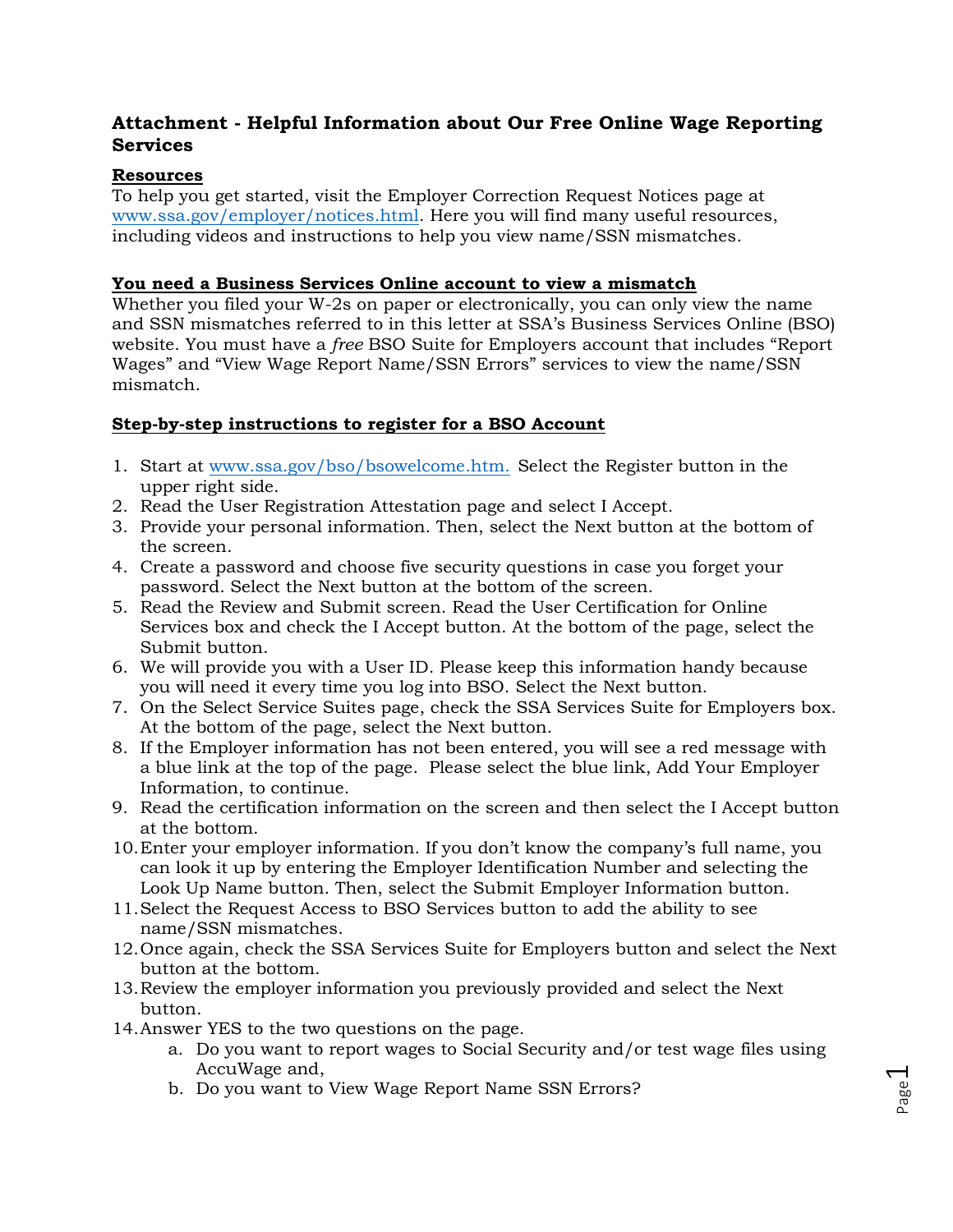Select the Next button.

- 15.On the next screen, we recommend answering Yes to the Social Security Number Verification Service or SSNVS. Select the Next button.
- 16.We will show you all of the services for which you signed up. Please select the Confirm button at the bottom of the page.
- 17.This page is your receipt of the services you selected. You can print your summary for your records by selecting the Print button on this screen.
- 18. SSA will mail a notice, including activation code(s), to the employer at the address the Internal Revenue Service has in their records.
- 19. Select Log Out in the upper left corner of the page.

## **Activation Code**

Activation codes for name SSN errors and SSNVS will come in the same letter, but on separate pieces of paper. It can take between 10-14 business days for your employer to receive this code. Once your employer receives it, your employer will provide it to you. You will need to enter the code within 60 days of requesting it.

- 1. Start at [www.ssa.gov/bso/bsowelcome.htm](https://www.ssa.gov/bso/bsowelcome.htm). Select the Log In button.
- 2. At the Log In to Online Services page, type your User Name and password. Read and Select the, I have read and agree to these terms box. Select the Log In button.
- 3. The Business Services Online Main Menu screen will appear displaying the services to which you have access. The options to manage your account, services, and update employer information appear on the left side of the page.
- 4. Select Enter Activation Codes.
- 5. Enter your Activation Code and select Activate Services.
- 6. You are now at the Confirmation page.

### **If you already have a BSO account**

If you already have a BSO account, but do not have the option to View Wage Report Name/SSN Errors you can add it. For detailed instructions, go to [www.ssa.gov/employer/notices/roleAddingInstructions.pdf.](https://www.ssa.gov/employer/notices/roleAddingInstructions.pdf)

### **Viewing Mismatches**

Once you have a BSO User ID, password, and View Wage Report Name/SSN Errors access, you may view the name/SSN mismatch through BSO.

- 1. Start at [www.ssa.gov/bso/bsowelcome.htm.](https://www.ssa.gov/bso/bsowelcome.htm) Select the Log In button.
- 2. At the Log In to Online Services page, type your User Name and password. Read and Select the, I have read and agree to these terms box. Select the Log In button.
- 3. This will open the Business Services Online Main Menu. Select Report Wages to Social Security.
- 4. Read the Wage Reporting Attestation statement and select the I Accept button.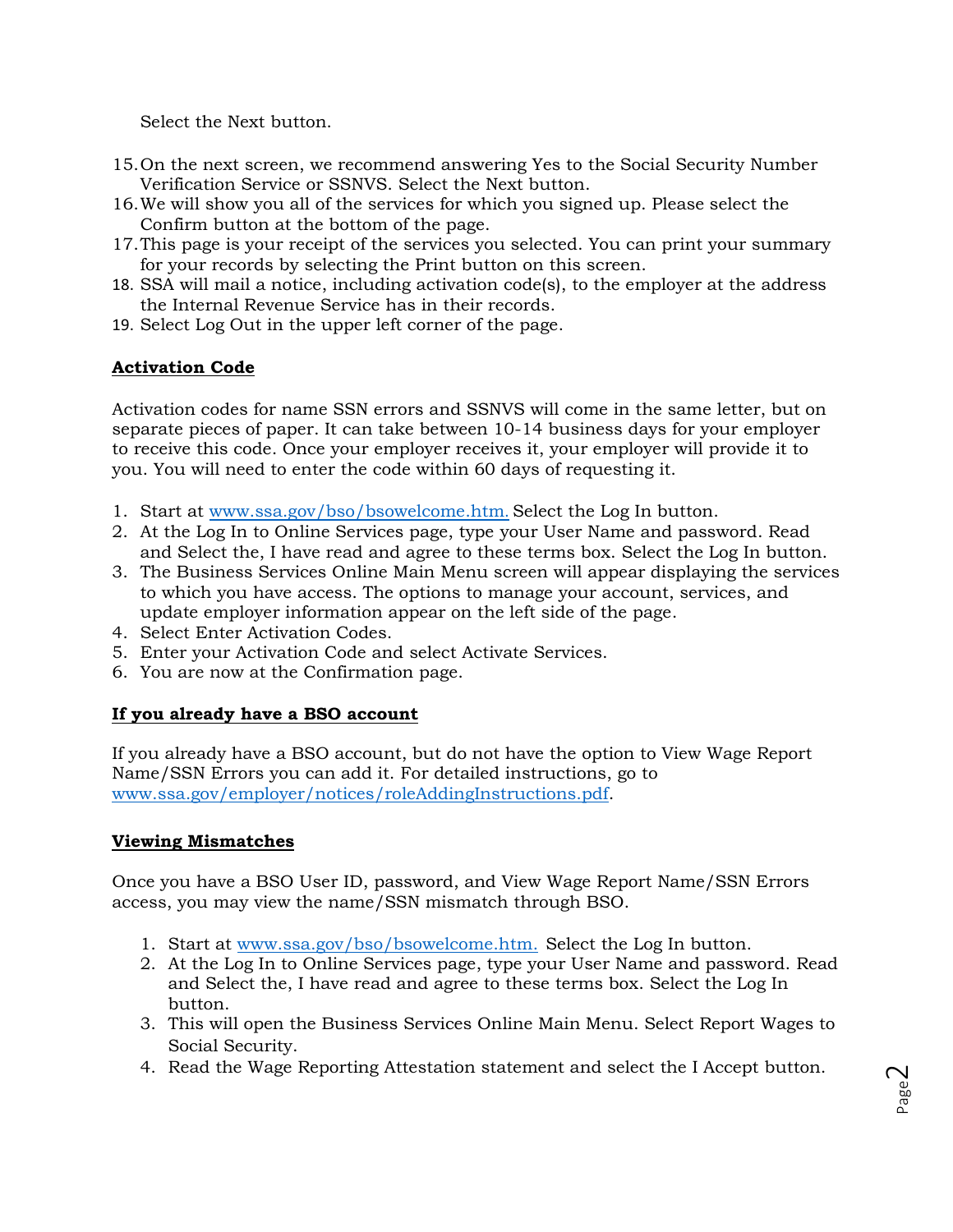- 5. You are now at the Electronic Wage Reporting home screen. Select the View Employer Report Status link. The link is in the middle of the page in the Employer Report Status box.
- 6. Use the drop-down menu to select the tax year that the wages were earned. The current tax year is the default value. Select the Continue button.
- 7. You are now on the Search Results page.
- 8. Identify the corresponding report by hovering over the Report Details hyperlink located in the last column to the right titled Details. The Wage File Identifier or WFID, report version and report number will display, which should correspond with your letter. Once you have identified the corresponding report, select the Report Details link.
- 9. You are now at the Report Details page. It displays details and errors identified in the submitted file. To view the name/SSN mismatch errors, select the Error Details link.
- 10.The Error Details page displays the name/SSN combinations that do not match SSA's records.
- 11.You can print his page by selecting the Print Page button at the bottom of the page.
- 12. Select Log Out at the top of the page.

# **Helpful Tips about Resolving Name/SSN Mismatches**

## **Resolving a mismatch**

- You may have made a typographical error when submitting your report. You can correct a typographical error by submitting a Form W-2C (Corrected Wage and Tax Statement) to correct the error. See section titled **Correcting mismatches with a W-2C**.
- You may have accurately reported an employee's SSN and name based on your employment records, but an error in your records caused the mismatch. Ask your employee to check their Social Security card and inform you of any name or SSN difference between your records and his or her card. You should report the SSN and name as they appear on the employee's Social Security card. Correct your records and correct the error by submitting Form W-2C. See section titled **Correcting mismatches with a W-2C**.
- If your employment records and the employee's Social Security card match, ask the employee to check with any local Social Security office to resolve the issue. Once the employee has contacted the Social Security office, they should inform you of any changes. Correct your records accordingly and submit Form W-2C if necessary. See section titled **Correcting mismatches with a W-2C**.
- If you are unable to resolve the mismatch using these tips, you will not be able to correct the corresponding error at this time. There is no need to take any further action.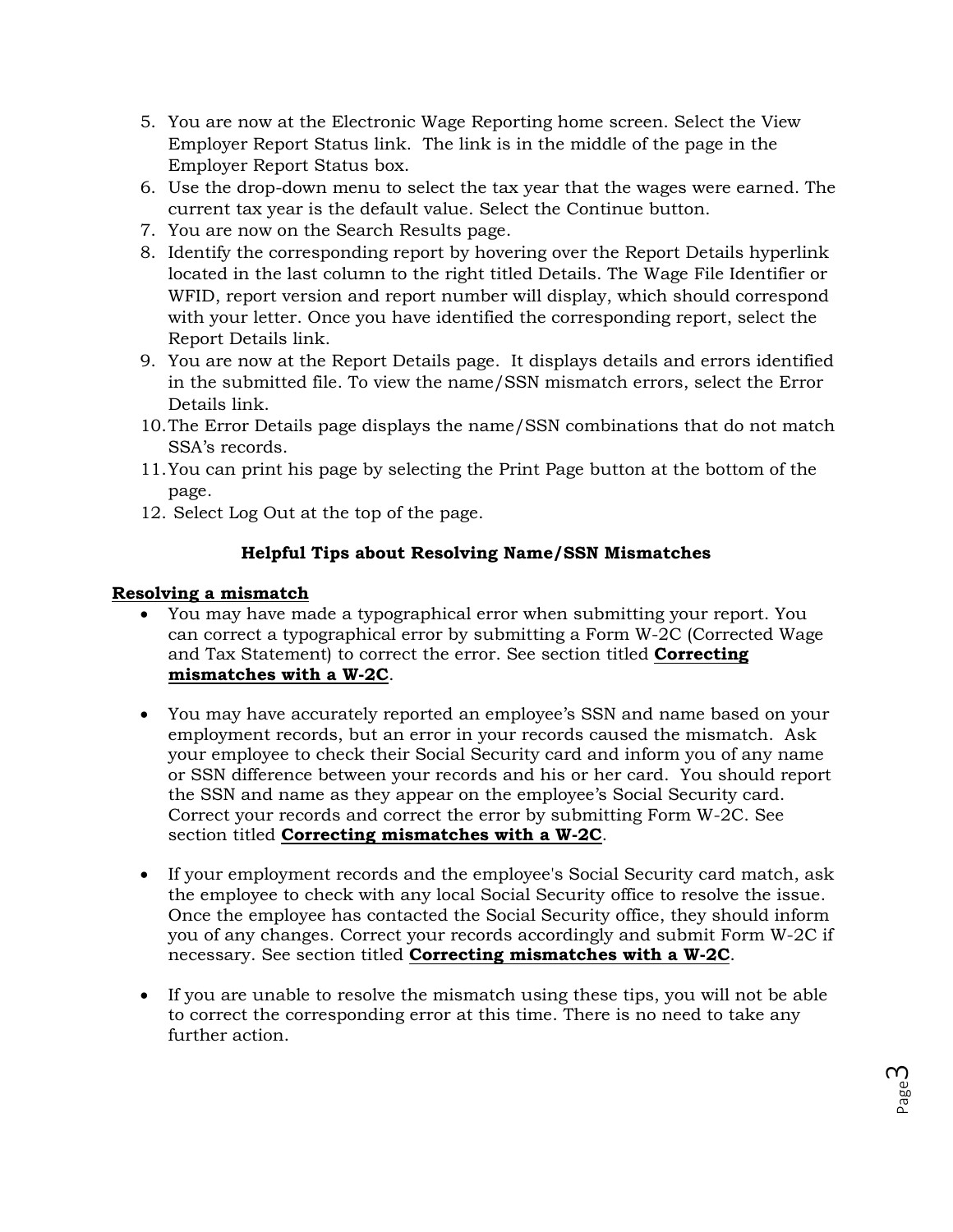# **Correcting mismatches with a W-2C**

Submit a Form W-2C to correct any name/SSN mismatch as soon as you can. You may use your own software to create a W-2C file to upload to SSA. We also offer a *free* W-2C online service. Both of these options are only available through BSO.

# File Upload

- 1. Start at [www.ssa.gov/bso/bsowelcome.htm.](https://www.ssa.gov/bso/bsowelcome.htm) Select the Log In button.
- 2. At the Log In to Online Services page, type your User Name and password. Select the Log In button.
- 3. This will open the Business Services Online Main Menu. Select Report Wages to Social Security.
- 4. Read the Wage Reporting Attestation statement and select the I Accept button.
- 5. You are now at the Electronic Wage Reporting home screen. Select the blue tab titled Upload Formatted Wage File tab. Then select the Submit/Resubmit a Formatted Wage File link.
- 6. Read this page for steps you can take to ensure your file is formatted correctly. Select Continue.
- 7. To choose the type of wage file you want to submit select the second button, New W-2Cs/ W-3Cs to correct mistakes on previously processed W-2 forms**.** Select Continue.
- 8. Either enter the name of your wage file in the Choose file field or select Browse to locate a file from your computer. Select Submit to upload your file.
- 9. Next is a summary of your report and it includes a unique WFID you can use to track your file. Save this information for your records.
- 10.Select Log Out in the upper left corner of the page.

### Online Method

- 1. Start at [www.ssa.gov/bso/bsowelcome.htm.](https://www.ssa.gov/bso/bsowelcome.htm) Select the Log In button.
- 2. At the Log In to Online Services page, type your User Name and password. Select the Log In button.
- 3. This will open the Business Services Online Main Menu. Select Report Wages to Social Security.
- 4. Read the Wage Reporting Attestation statement and select the I Accept button.
- 5. You are now at the Electronic Wage Reporting home screen. Select the blue tab titled, Forms W-2C/W-3C Online. Then, select the Create Resume Forms W-2C/ W-3C Online link.
- 6. Answer the three questions on the Before You Create Your Forms page.
	- a. First, "For which tax year is the wage report being corrected?"
	- b. Next, "For whom are you filing?"
	- c. Finally, "Have you received a reconciliation letter?"

#### Select Continue.

- 7. Enter or review the following fields:
	- a. Employer Information,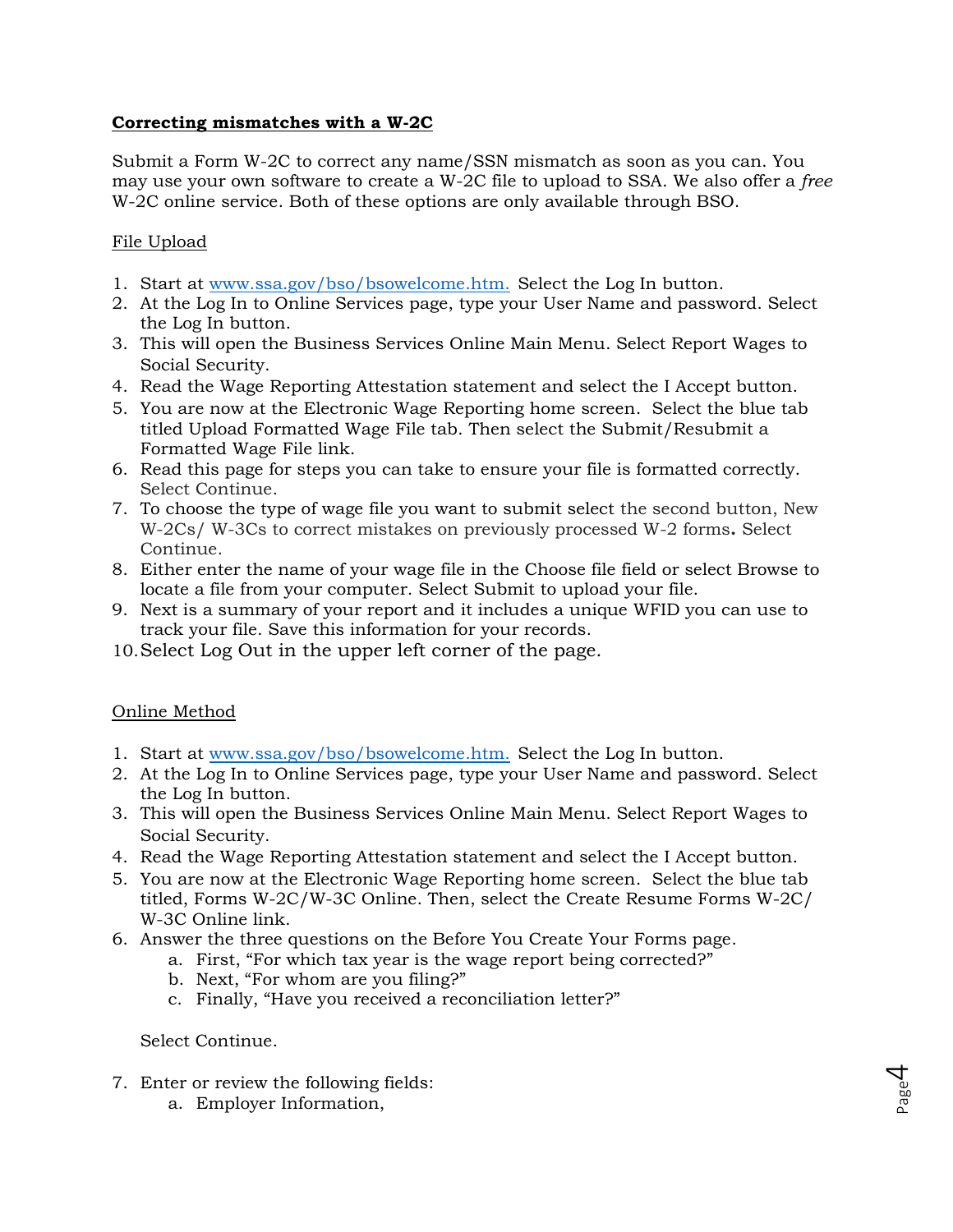- b. Contact Person information,
- c. Kind of Payer, and
- d. Kind of Employer

### Select Continue

- 8. To correct an employee's name or SSN, complete Boxes D through I. When you are finished entering your corrections, select Save and Go to W-2C List. A Form W-3C is created for each W-2C online report.
- 9. The system may display a name/SSN mismatch alert if the information you entered does not match our records. If you have the social security card and verified the SSN and name are correct, select the box to override the alert. If you have additional corrections, select Save and Start Next W-2C box. If you are finished entering your corrections, select Save and Go to W-2C List.
- 10.If you have verified all the information, select Continue to W-3C Preview.
- 11.Review the displayed data. If the information is correct, select Continue at the bottom of the page.
- 12.Print Forms W-2C/W-3C that you have not submitted yet. Select Continue.
- 13.Select the check box attesting to the accuracy of the report and select Submit this Wage Report Correction.
- 14.Next is the Confirmation page. Select OK in the pop-up window to print the page.
- 15.Select Go to Save Official PDF to go to the next page.
- 16.Save the official PDF file to your hard drive so you can reference it later because the file will only be available in BSO for 30 days.
- 17. Select Log Out in the upper left corner of the page.

Paper W-2Cs

If you need to mail paper W-2C forms to SSA, please mail them to: SSA/WBDOC P.O. Box 3333 Wilkes-Barre, PA 18767-3333

Visit [www.ssa.gov/employer/paperFormInstr.htm](https://www.ssa.gov/employer/paperFormInstr.htm) for instructions on how to complete paper W-2c forms.

Visit [www.ssa.gov/employer/bsohbnew.htm](https://www.ssa.gov/employer/bsohbnew.htm) for more information about electronic W- $2Cs$ .

# **Social Security Number Verification Service (SSNVS)**

We provide the *free* SSNVS through BSO that allows you to compare reported employees' names and SSNs with our records before filing Forms W-2. Using SSNVS can significantly reduce errors. Visit [www.ssa.gov/employer/ssnv.htm](https://www.ssa.gov/employer/ssnv.htm) for more information about SSNVS, and how to sign up for this *free* service.